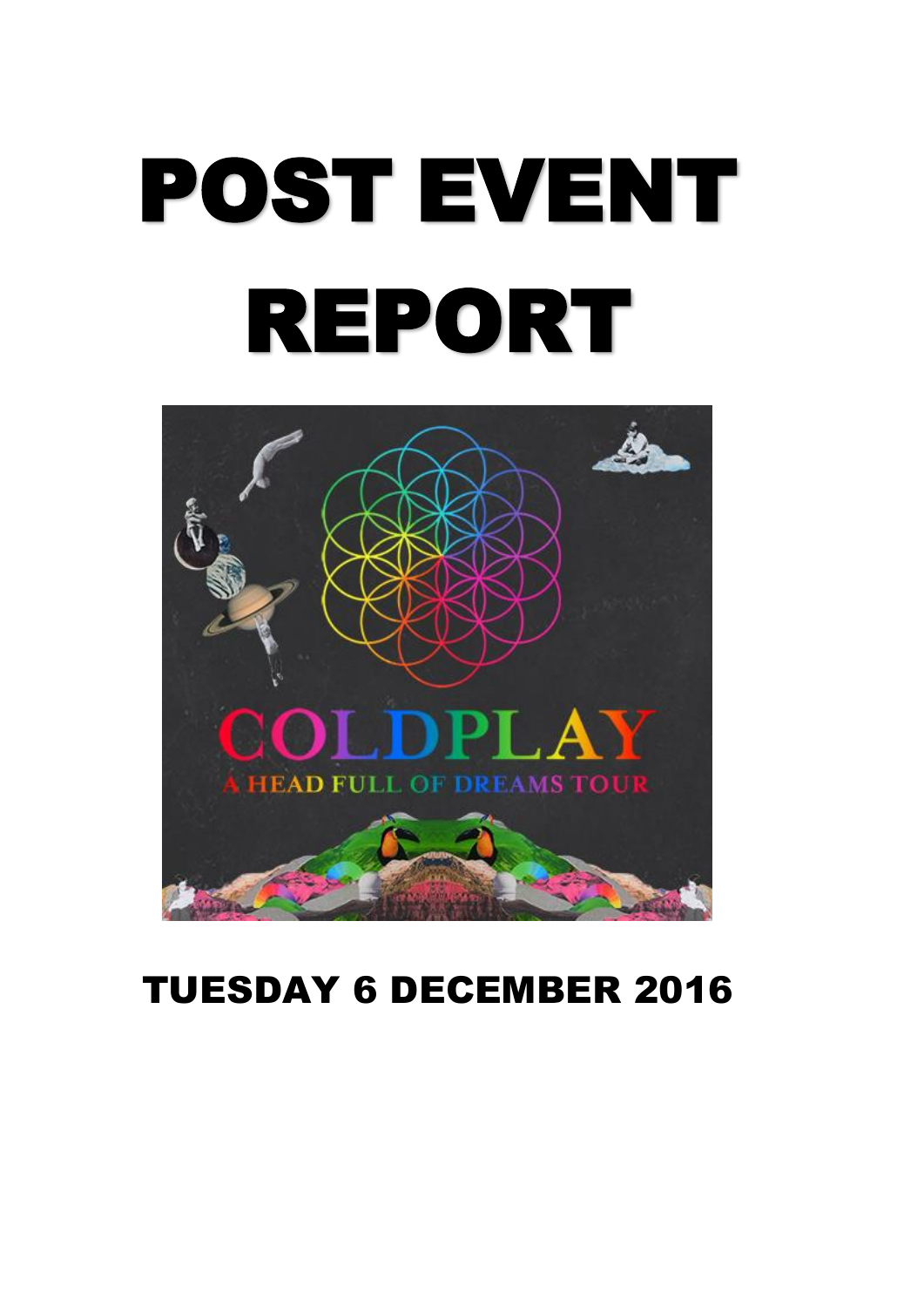# **1. EVENT OVERVIEW**

Suncorp Stadium hosted the Coldplay 'A Head Full of Dreams" tour concert on Tuesday 6 December 2016.

Detailed planning was undertaken to identify and minimise potential adverse impacts on the local community in accordance with the Major Sports Facilities Regulations 2002 for Special Events.

A specific Operational and Transport & Traffic Management Plan was developed for the Concert and provided to the Stadium Management Advisory Committee (SMAC), Transport Coordination Group (TCG) and Stadiums Queensland as required in the Regulations.

A dedicated Call Centre was established for the concert period for the general public to contact the Stadium on any issues arising either during the bump in and bump out periods or during the concert itself. A local community letterbox drop was also conducted to provide residents and local businesses within the Lang Park Traffic Area with as much information on the Event as possible.

Key deliverables for the Concert were:

| Attendance                  | 51,059                                                                                                                                                                                                                                                                                                                                                                                                                                              |
|-----------------------------|-----------------------------------------------------------------------------------------------------------------------------------------------------------------------------------------------------------------------------------------------------------------------------------------------------------------------------------------------------------------------------------------------------------------------------------------------------|
| Complaints /<br>Compliments | Two residents called the Call Centre to complain about noise<br>during the concert. A total of 16 emails & social media posts on<br>a range of issues arising from the concert were received. The 4<br>compliments were in relation to Stadium event staff. Of the 12<br>complaints, 4 related to security, 5 to ticketing / sight obstruction,<br>1 about lights on in a corporate suite, 1 about egress and 1 about<br>the cost of bottled water. |
| Media                       | Media coverage leading up to and after the concert was positive.                                                                                                                                                                                                                                                                                                                                                                                    |
| Social Media /<br>Website   | There was positive feedback from patrons about event<br>information provided to them via the Stadium Website,<br>Facebook and Twitter pages leading up to the concert.                                                                                                                                                                                                                                                                              |
| <b>Crowd Management</b>     | There were no issues of significance to report.                                                                                                                                                                                                                                                                                                                                                                                                     |
| Security                    | There were 2 evictions, one for being in an unauthorized area<br>and the other for not following a direction of a security guard.                                                                                                                                                                                                                                                                                                                   |
| Noise Monitoring            | The Stadium's noise consultant, Cardo reported that internal<br>criterion was complied with throughout the concert and sound<br>checks. External criterion was exceeded at one monitoring<br>location but Cardno have attributed this to people in close<br>proximity to the monitoring equipment rather than the concert<br>itself.                                                                                                                |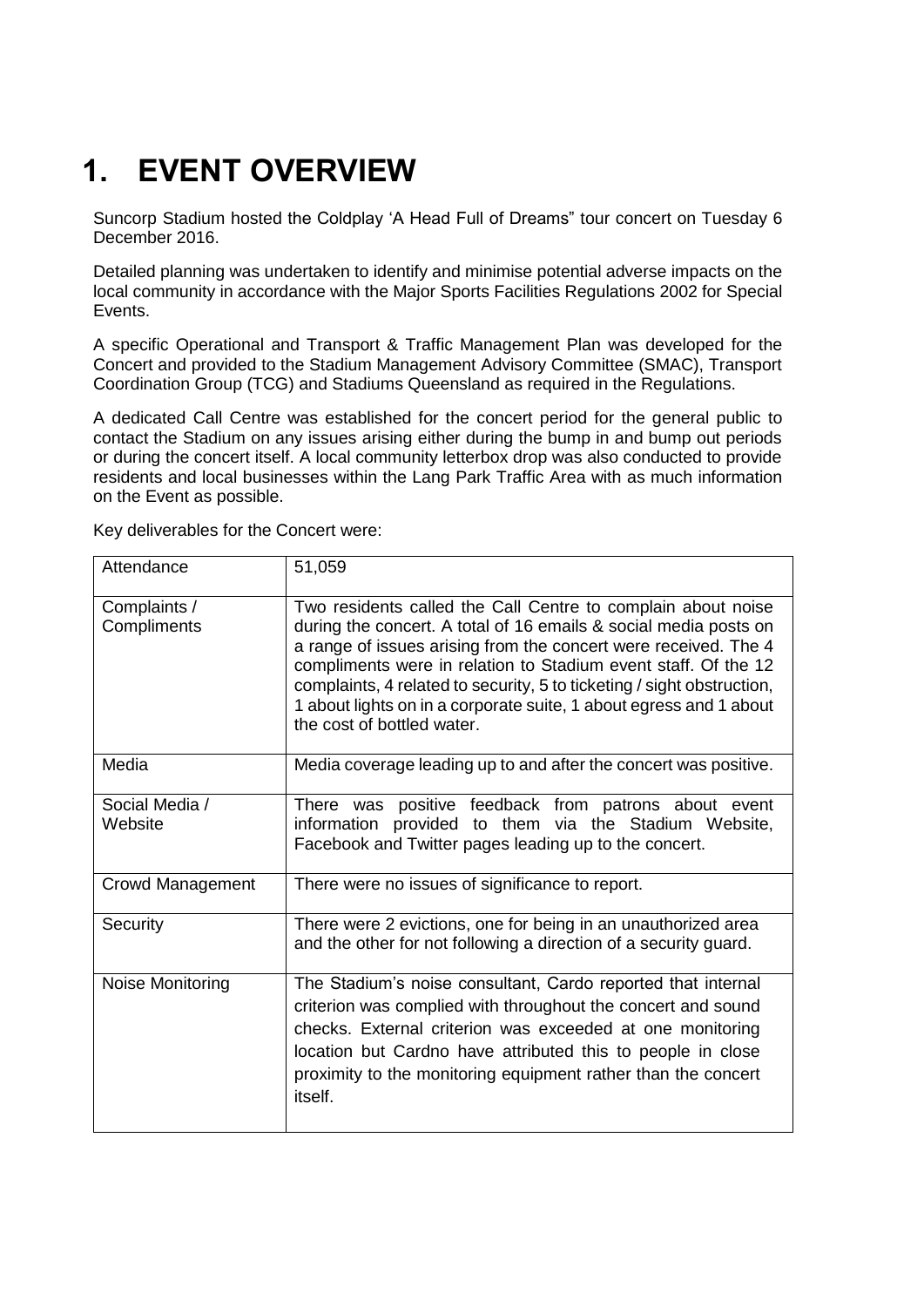# **2. OPERATIONS**

# **2.1 Attendance and ticketing**

### **2.1.1** *Concert Program*

The concert concluded within the Stadium's curfew of 22:30. The concert running times are below:

| VIP Entry through Gate C Open                           | 17:25 |
|---------------------------------------------------------|-------|
| Public Gates A, B, D & E and Corporate Gates C&F Opened | 17:40 |
| First Support Act commenced - JESS KENT                 | 18:15 |
| First Support Act concluded - JESS KENT                 | 18:45 |
| Second Support Act commenced - LIANNA LA HAVAS          | 19:00 |
| Second Support Act concluded - LIANNA LA HAVAS          | 19:45 |
| Main Act Commenced - COLDPLAY                           | 20:15 |
| Main Act Concluded - COLDPLAY                           | 22.23 |

#### *2.1.2 Tickets Sold*

Ticketing was conducted by Ticketek as agent for the Stadium. Tickets sold were as follows:

| Field - General Admission | 18,885 |
|---------------------------|--------|
| <b>Grandstand seating</b> | 30,039 |
| Corporate seating         | 1,137  |
| <b>VIP Packages</b>       | 998    |
| <b>ACTUAL ATTENDANCE</b>  | 51,059 |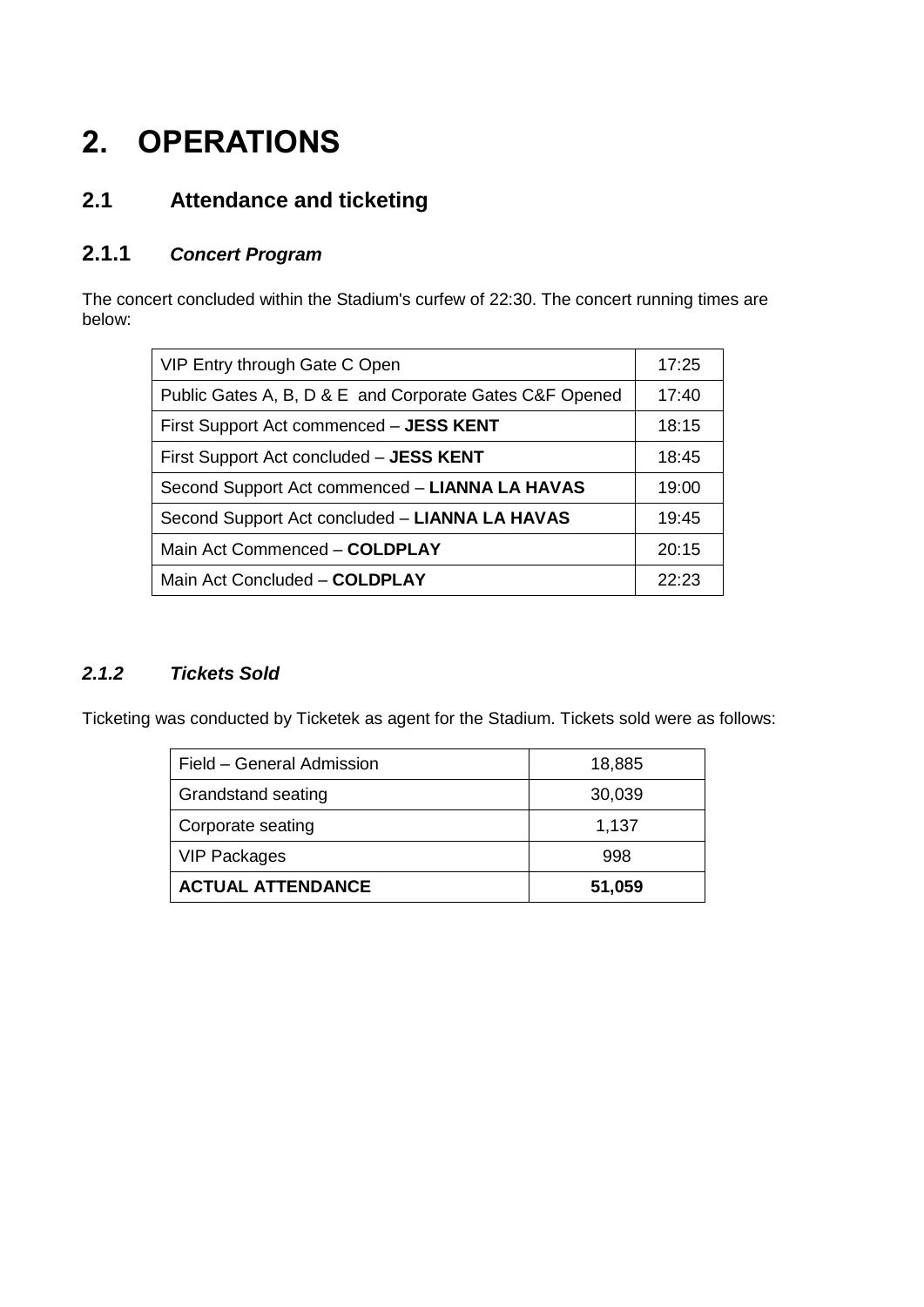# **2.2 Local Residents Management**

#### *2.2.1 Call Centre Operations*

The Stadium established a Concert Hotline for local residents and businesses. The Hotline was manned by trained Stadium staff during the following times:

| Monday 5 December 2016  | $0900 - 2030$ |
|-------------------------|---------------|
| Tuesday 6 December 2016 | $0900 - 2330$ |

To assist with major complaints or issues, Call Centre operators had direct access to the Stadium's main control room and management team to obtain specific advice.

The general Stadium number (07 3331 5000) was also operational during normal business hours as was the Stadium Security number (07 3331 5168) after hours. All calls logged by Call Centre operators were responded to by a return call from Stadium staff immediately.

#### *2.2.2 Concert Hotline Report*

Two residents – one from Quay St, City and the other from Highgate Hill – contacted the Call Centre to complain about noise. Both were advised that noise from the soundchecks and concert were within the permitted levels.

#### **2.3 Noise Management**

The Stadium engaged Cardno as its specialist acoustic consultant. Cardno had conducted initial modelling to assist with the noise control measures during planning for the concert.

As part of this process, Cardno monitored noise levels at 15 minute intervals from inside the Stadium at the mixing console which was located approximately 35 metres from the front of house loudspeakers. External noise monitoring was also conducted at the following locations as required by the Major Sports Facilities Regulation 2014:

- 8 / 5 Petrie Terrace, Brisbane
- 15 Plunkett Street, Paddington
- 36 Judge Street, Brisbane
- 26 Princess Street, Brisbane
- 31 Isaac Street, Milton

Cardno measured noise in compliance with the Environmental Protection Agency's Noise Measurement Manual.

During the Event, including rehearsals and sound tests, the Stadium ensured that one of its employees or contractors:-

- (a) was present at the sound mixing desk for the Event and is able to exercise ultimate control on the noise levels from the sound amplification equipment;
- (b) could conduct and communicate with all of the acoustic consultants conducting the monitoring of the noise levels from the Event; and
- (c) was able to report sound levels to Stadium Management at all times

Cardno summarized that the internal Stadium criterion was complied with throughout the concert and sound checks. The external criterion was exceeded at one monitoring location but Cardno have attributed this to people in close proximity to the monitoring equipment rather than the concert itself.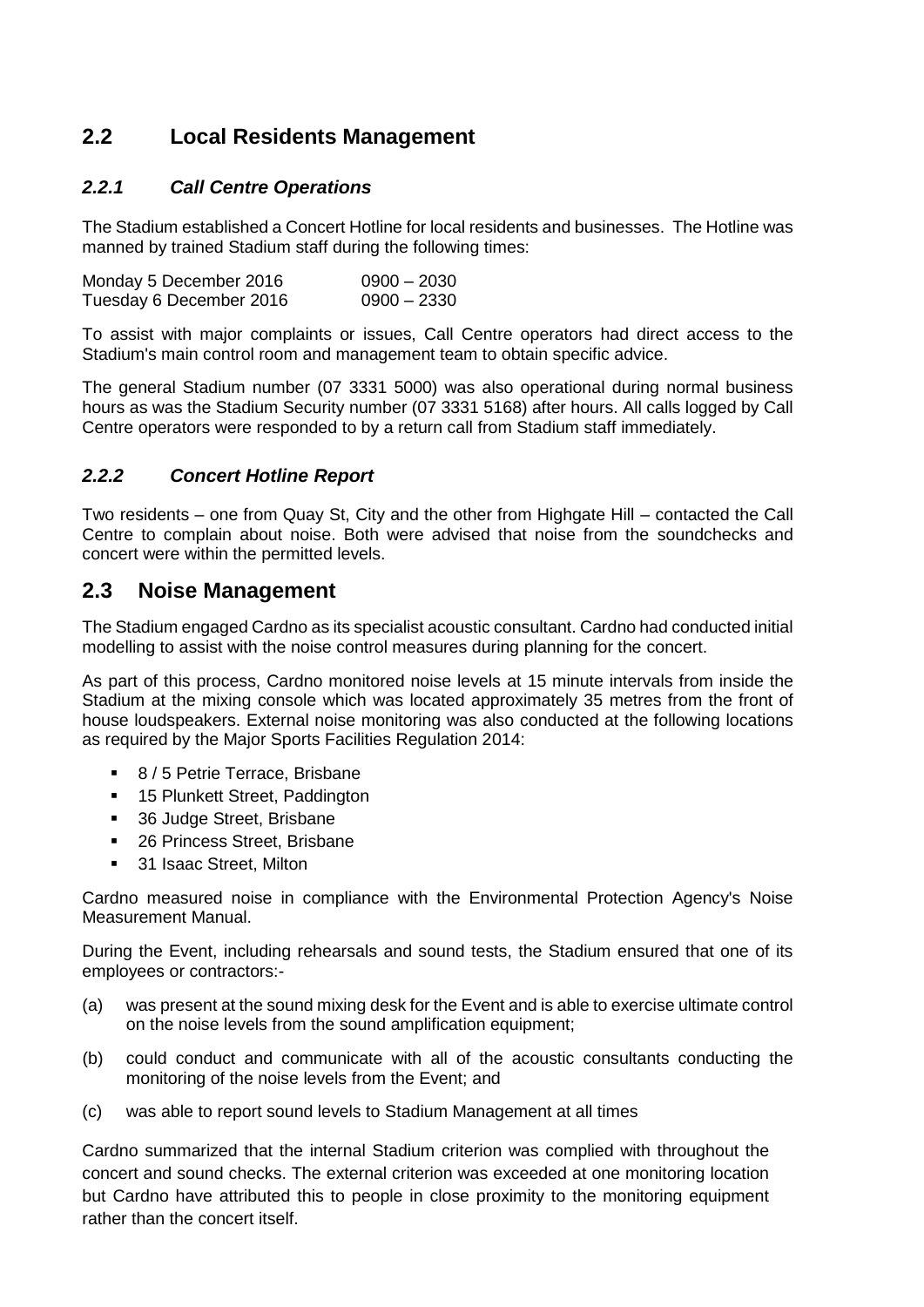## **2.4 Issues Management**

#### *2.4.1 Noise Levels*

The two callers to the Call Centre were advised that the noise was within the permitted levels.

Cardo noted in its report that there was a moderate north north-easterly breeze during the sound checks which may have influenced the noise emissions from the stadium to sound louder than usual to the south of the Stadium.

The Stadium contact the Quay Street resident by telephone and the Highgate Hill resident by email the day after the concert to address any further concerns.

#### *2.4.2 Limousines & Parking*

Limousine parking in Parkview and Mayneview Streets was monitored closely and was in line with the usual arrangements for other major Stadium events. Barriers and Security guards were placed at either end of Blaxland Street to ensure it was not used for drop-offs and pick-ups and Queensland Police were present in that street post-event to control noise and patron behaviour. Limousine take up for this event was very low.

Uber drivers did create some congestion in the area and resources were deployed to manage this congestion. This matter will be raised with the Stadium's Traffic Control Group to develop mitigating strategies for the future.

There were 237 parking infringement tickets issued.

#### *2.4.3 Taxis*

Taxi demand was high after the concert. Queues were managed by Taxi Council of Queensland staff. There was a large number of patrons utilizing the services which took until approximately 12:30am to clear. However, there were no complaints or significant incidents regarding taxis.

#### *2.4.4 Patron Behaviour Post Event*

The Suncorp Stadium Traffic Plan which was implemented post-concert, ensured patrons travelled safely to major transportation hubs and other destinations.

Queensland Police and Traffic Control Officers were present during this period to monitor patron behaviour and flow to surrounding areas. Queensland Police also monitored local areas for one hour post-event and were on standby to be dispatched to locations should complaints arise.

There were no patron behaviour issues reported after the concert.

## **2.5 Additional Patron Services**

The following requirements were identified and implemented:-

- **Specific pathways created to enable patrons to move onto and off the field of play area;**
- Additional catering and toilet facilities provided to cater for patrons on the field of play.
- EFTPOS facilities were also implemented in the car park to avoid patrons having to return to the main concourse to obtain cash.
- Misting fans were trialled on the northern plaza for the early queue patrons to reduce heat related issues whilst waiting in line. This was greatly appreciated by the fans.